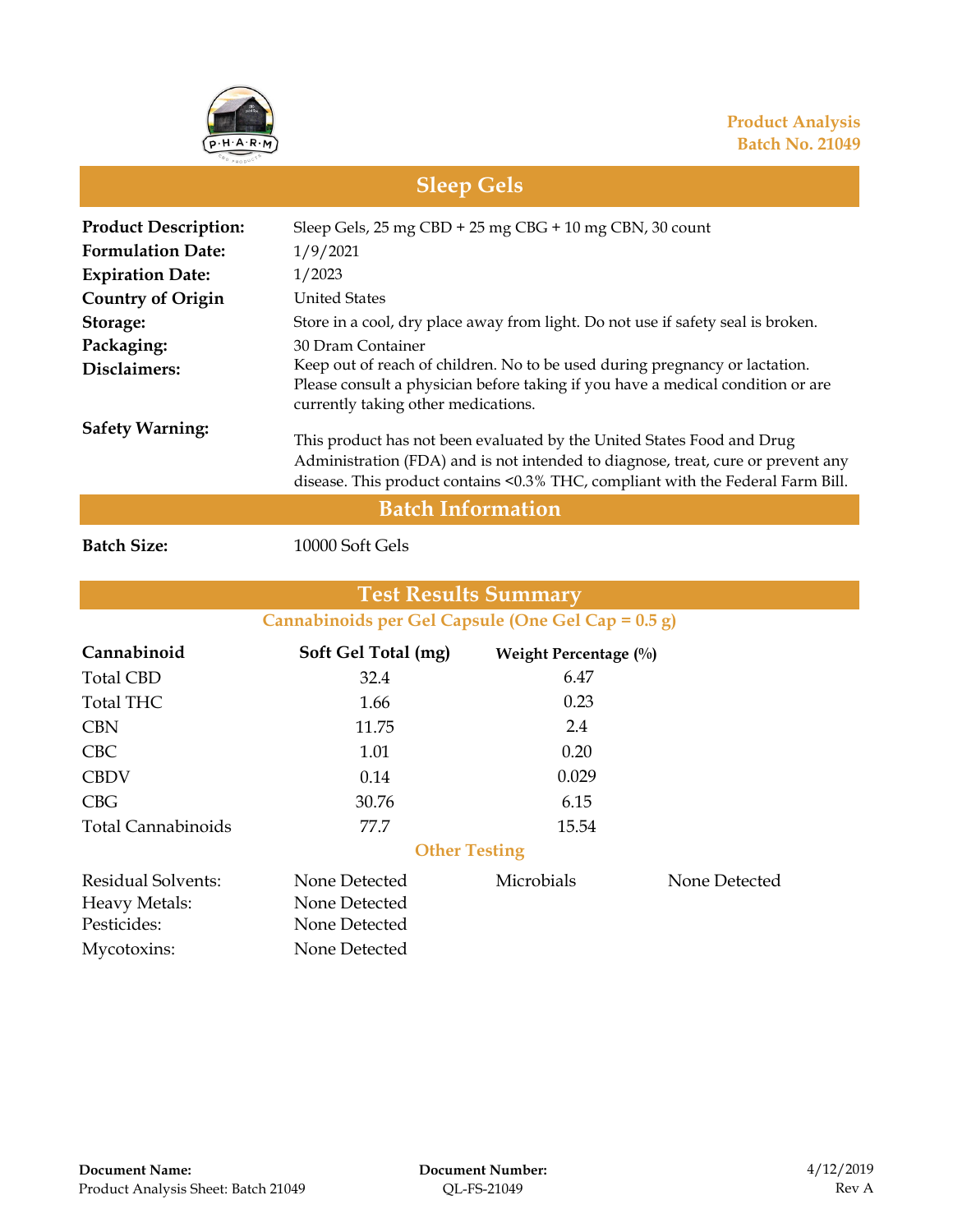# CannaBusiness Laboratories, LLC



2554 Palumbo Dr. Lexington, KY 40509

#### Certificate of Analysis

2580 Highway 42 West Bedford, KY 40006 **Customer:**

Collected Date:

Received Date: **1/11/2021** COA Released: **1/17/2021**

**CANNABINOID PROFILE**

Comments:

Sample ID: **200911015 21049-1** Sample Name: Pharm CBD **CB200911009 CB200911009** 

> Product Type: **Other 21049** Batch Number: External Sample ID: Sample Type: **Other**

| ADINVID FINJI ILL                                          |         |           |           |  |  |
|------------------------------------------------------------|---------|-----------|-----------|--|--|
| Analyte                                                    | LOQ (%) | % weight  | mg/g      |  |  |
| CBC                                                        | 0.01    | 0.202     | 2.024     |  |  |
| <b>CBD</b>                                                 | 0.01    | 5.759     | 57.59     |  |  |
| <b>CBDa</b>                                                | 0.01    | 0.813     | 8.128     |  |  |
| <b>CBDV</b>                                                | 0.01    | 0.029     | 0.285     |  |  |
| <b>CBG</b>                                                 | 0.01    | 6.151     | 61.51     |  |  |
| <b>CBGa</b>                                                | 0.01    | <b>ND</b> | <b>ND</b> |  |  |
| <b>CBN</b>                                                 | 0.01    | 2.349     | 23.49     |  |  |
| d8-THC                                                     | 0.01    | <b>ND</b> | <b>ND</b> |  |  |
| d9-THC                                                     | 0.01    | 0.231     | 2.314     |  |  |
| <b>THCa</b>                                                | 0.01    | <b>ND</b> | <b>ND</b> |  |  |
| <b>Total Cannabinoids</b><br>15.53                         |         |           | 155.3     |  |  |
| Total Potential THC                                        |         | 0.231     | 2.314     |  |  |
| <b>Total Potential CBD</b>                                 |         | 6.472     | 64.72     |  |  |
| <b>Total Potential CBG</b>                                 |         | 6.151     | 61.51     |  |  |
| <b>Ratio of Total Potential CBD to Total Potential THC</b> |         |           | 28.01:1   |  |  |



Cannabinoids (% weight)



*\*Total Cannabinoids refers to the sum of all cannabinoids detected.*

*Ratio of Total Potential CBG to Total Potential THC*

*\*Total Potential CBD = (0.877 x CBDa) + CBD. \*Total Potential THC = (0.877 x THCa) + THC. \*Total Potential CBG = (0.877 x CBGa) + CBG. \*Total Potential THC/CBD are calculated to take into account the loss of an acid group during decarboxylation.*



*26.63 : 1*

This product has been tested by CannaBusiness Laboratories using validated testing methodologies and a quality system. Values reported relate only to the product tested. CannaBi Laboratories makes no claims as to the efficacy, safety, or other risks associated with any detected or non-detected levels of any compounds reported herein. This Certificate shall r reproduced except in full, without the written permission of CannaBusiness Laboratories. Uncertainty information is available on request. Photo is of sample received by the lab an vary from final packaging. The results apply to the sample as received. ISO/IEC 17025:2017 Accredited.